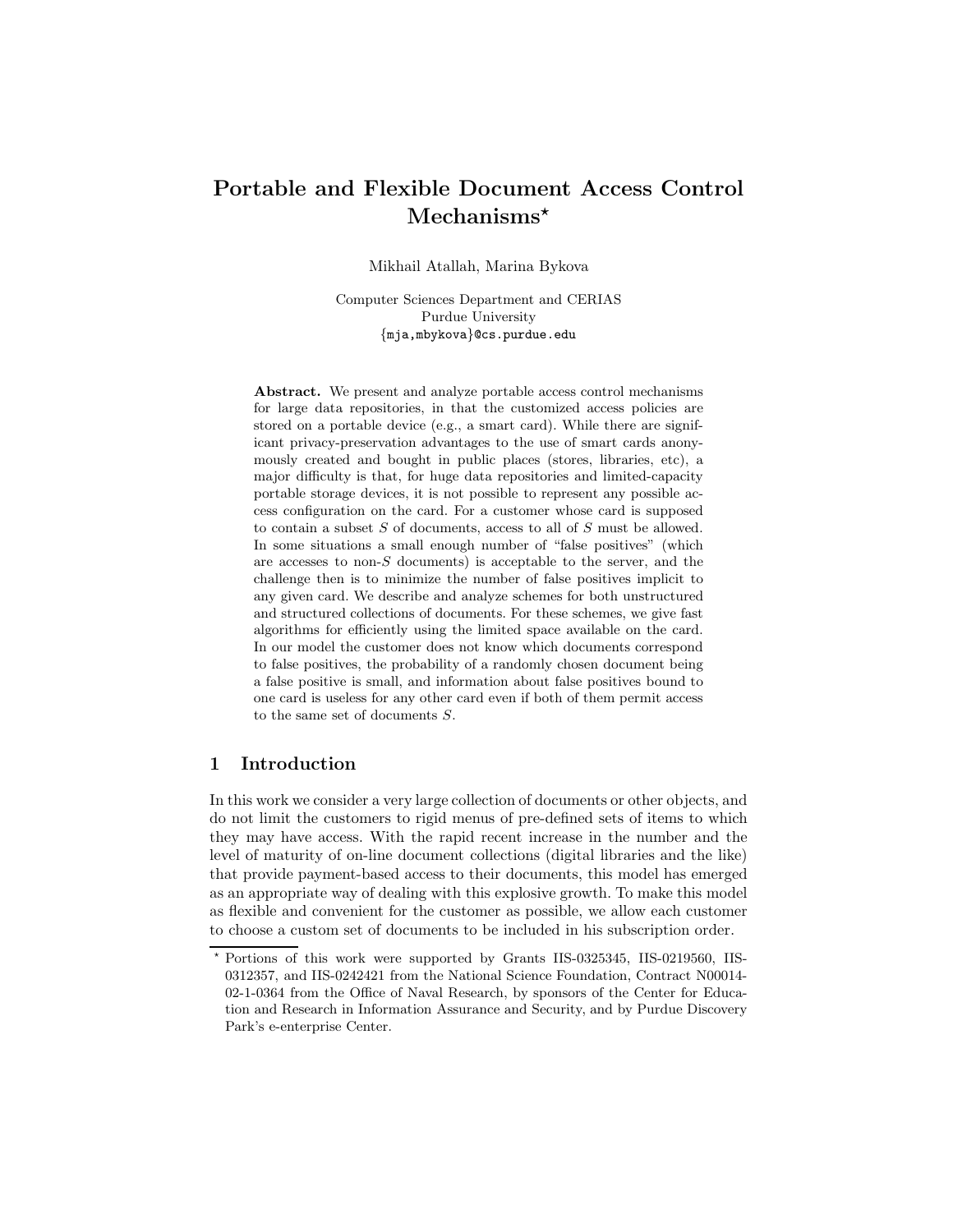As stated above, this model might not appear interesting or challenging to implement: each customer receives a unique policy configuration that allows him to access the documents requested. What makes it intriguing are the additional requirements that we impose: we wish to fit such customer policy configurations into a limited amount of space, yet still be able to provide access to large data sets. This requirement becomes important in our era of portable devices such as smart cards and sensors that are space and/or battery-limited.

One might argue that putting the access policies on limited-storage smart cards is not a sound approach to portable access rights, that one can instead store the access policies on the server end. For privacy reasons, instead of storing customers' real identity, the server and the smart card could then store only a random ID (a pseudonym) while the access policies associated with that ID are kept at the server. In this case, the customer gets privacy without any need for storing the access policies on the card itself. This, however, has the disadvantage that tracking and profiling of a random ID's document access patterns is still possible; the danger then is that, if even once the random card ID is associated with an event (e.g., access from a particular IP address) that is linked to the customer's real identity, the whole access history of that individual becomes known to the server. This problem does not occur when the access policies are on the card itself. As both a metaphor and an example, we envision a customer, who walks into a bookstore; selects a number of items from a large universe of books, articles, and newspapers; pays with cash; and receives a smart card that provides him private access to the selected items at many terminals in various locations at stores, libraries, etc.

Storing access rights on the card itself has another advantage in that the entity that issues the card can be distinct from the entity that provides access to the data. In other words, the customer policy configuration can be constructed and written on the card by the data owner, while access to the data is performed by a third-party data publisher (possibly not completely trusted). Digital Rights Management (DRM) opens another avenue for utilizing digital portable access rights that the card can carry (see [2] for an overview of DRM techniques). For example, a card can manage access to a large collection of multi-media objects while using only a limited local storage space.

As we attempt to reduce the storage requirements of access policies, we lose the ability to represent all possible subsets of the documents in a deterministic way. Some documents or subsets of documents might have to share the same access policies which means that, given a configuration policy, a customer might unintentionally receive access to more documents that was originally requested; we refer to these accessible yet not requested (hence not paid for) documents as "false positives." Companies can clearly not charge their customers for such false positives, yet they will need to minimize them and the losses they cause. One of our main goals is therefore minimizing these additional "false positive costs" caused by the limited storage space. To prevent dishonest customers from sharing information learned about the false positives implicit to their card, we also require policy representations to be unique to each card, even if they correspond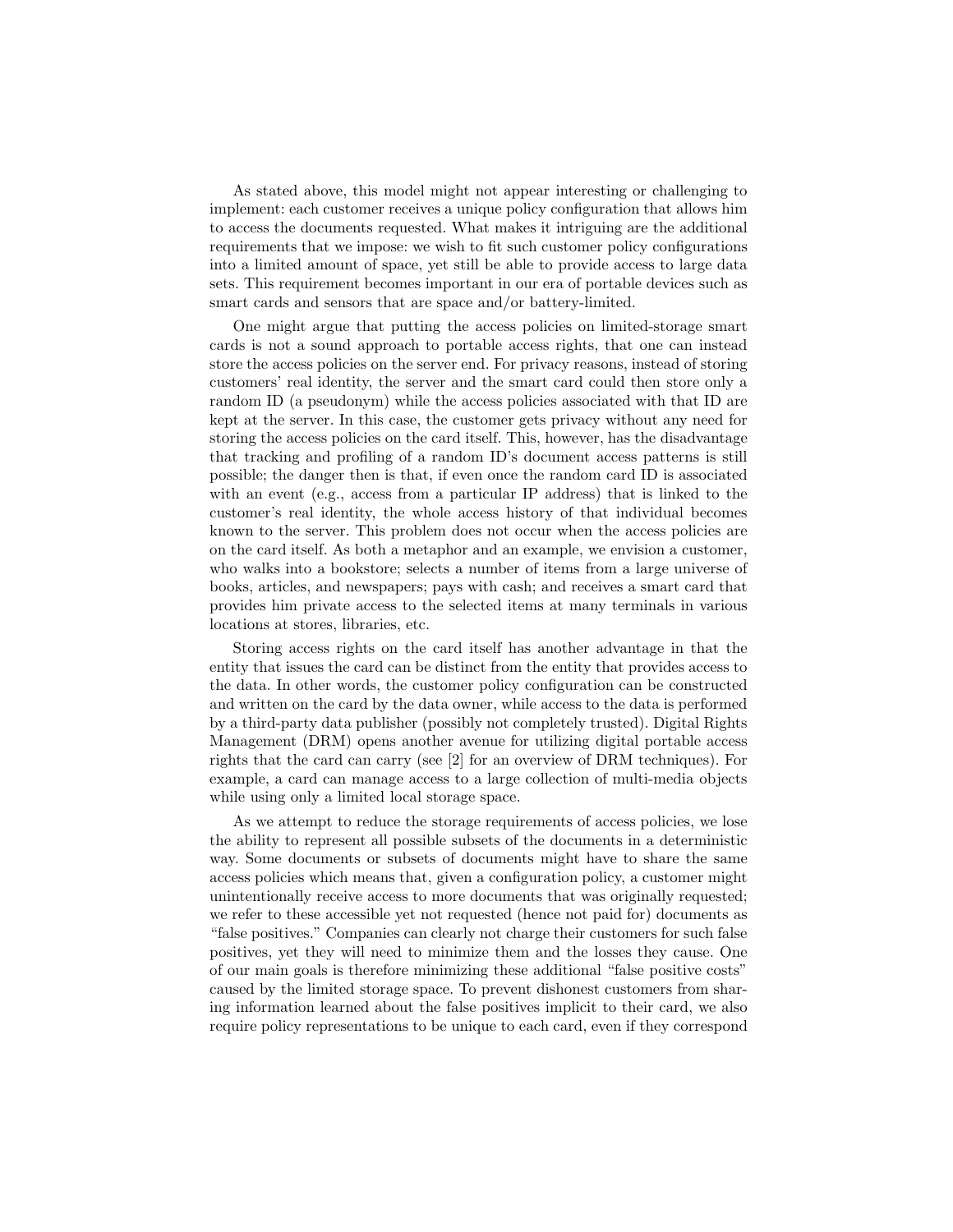to the same set of documents. It is the constraints such as this minimization and the requirement of unique policy representations that make this problem very different from a mere data compression problem. Another (more minor) reason why we cannot use compression is that the access policies representations must be usable "as is" without uncompressing them first: There is no room in the smart card for that, and using server memory to uncompress would throw us back into the lack of privacy-preservation that we sought to avoid.

Our contributions are as follows: (i) For an unstructured collection of documents, we give and analyze a scheme that is based on generating a "good" random permutation for the documents in a subscription and is suitable for any arbitrary subset of the documents. We provide analysis of time complexity and cost of the scheme. (ii) For a structured collection of documents, we give a scheme similar to the random permutations one which has been modified to appropriately suit the structured data. We provide analysis of its time complexity.

This paper is organized as follows: Section 2 provides an overview of prior work. Section 3 gives a detailed problem specification and requirements that we impose on any solution. In section 4, we describe our solution for an unstructured collection of documents and provide efficient algorithms for card generation. That section also discusses viability of our scheme and analyzes it with respect to our design goals. In section 5, we describe a solution for the (more difficult) case of structured data, namely hierarchies, and provide algorithms for them as well. Finally, section 6 concludes the paper and gives directions for future work.

# 2 Related Work

Most literature on digital libraries does not explore the problem of access control, and many deployed systems nowadays provide only a single or otherwise a few inflexible subscription types. Payette and Lagoze [19] recognized this problem and proposed a way of solving it by introducing a spectrum of policy enforcement models which range from system-wide to object-specific and are capable of providing very flexible access control. They, however, give only a general framework for specifying policy enforcement mechanisms but do not deal with the problem of policy assignment itself.

Work conducted on XML [23] explores the problem of access control for online documents. Recently, there has been extensive work on securing access to XML documents and using XML as a tool for specifying security policies [6–8, 13, 14]. Bertino et al. [5] use binary strings to represent both customer policy configurations and document policies in the third-party publisher model, i.e., the model in which the roles of the data owner (who assigns policy configurations to its customers) and data publishers (who provide the service and enforce access control) are separate. We consider binary strings to be the most space efficient and precise way of policy representation and adopt policies in the form of binary strings in our work. Bertino et al., however, allocate one bit per policy on the assumption that there will be a limited number of different subscription types, and their approach becomes inefficient as the data repository grows in size and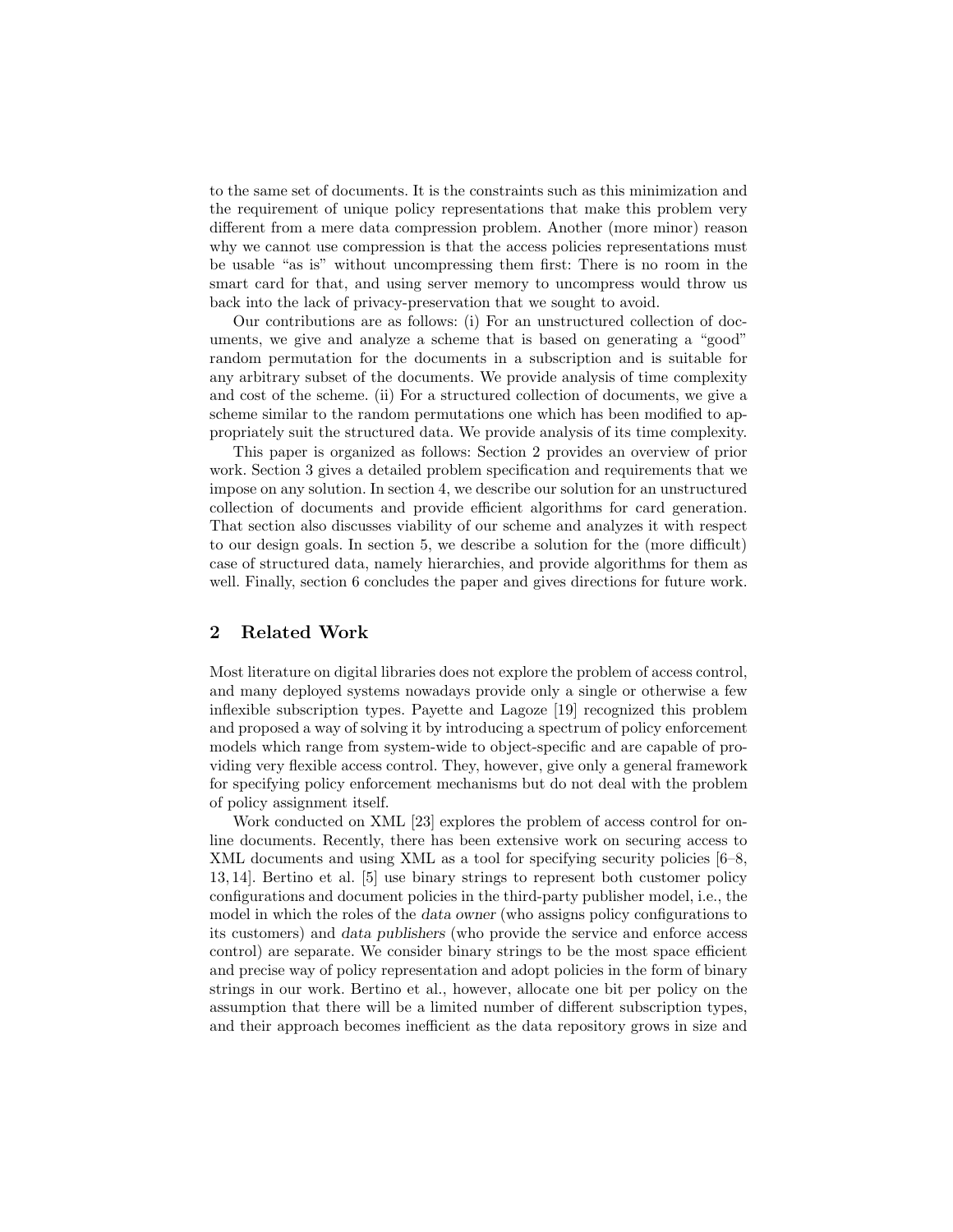each customer chooses a customized document subscription set. Therefore, we need a new method of representing policy strings so as to be able to store and use them on space-limited media.

The idea of achieving space efficiency at the cost of a small probability of false positives was introduced in Bloom [9]. The Bloom filter is a clever randomized data structure for concisely representing a set to support approximate membership queries and is widely used in a broad spectrum of applications ([10, 15, 18], to name a few). The queries never result in false negatives (i.e., a query result never says that an item is not a member of the set if it, in fact, is a member) but might result in false positives with a small probability, which is acceptable for many applications. This approach achieves a better space utilization than a simpler representation with one hash function, but even in the case of Bloom filters, the filter length (which in our case corresponds to the card capacity) should be larger than the total number of items in the set  $n$  to result in a reasonable performance. This is not suitable for the problem we are trying to solve and therefore the Bloom filter approach cannot be used "as is" for our problem. Customized Bloom filters also do not appear to provide acceptable results.

The problem of policy assignment of minimal cost for a set of homogeneous objects within a large data repository was explored in more detail in Bykova and Atallah [11], and their problem is very close to the one we are considering. The present paper adds two new dimensions to the problem, and ends up with very different solutions from [11]: (i) it considers hierarchically structured collections of documents, and (ii) it is inherently resilient to collusive attacks by users. In the schemes of [11], the policy assignment algorithm is static and the pattern of false positives is preserved over all subscription orders and customers. This means that once a customer has learned that a particular combination of documents results in free access to another document (false positive), he can enable a different customer with the same subscription set to also obtain the same false positive.

Recent techniques for the problem of software license management through portable limited-storage card-based access rights [4, 3] do not apply to our problem, mainly because we cannot afford to avail ourselves of resources external to the card (as was the case in [4, 3]).

Work on unlinkability and untraceability was started by Chaum [12] and has been explored more extensively in recent years. In particular, work on unlinkability includes anonymous group authentication ([21, 17, 20, 16] and others) and unlinkable serial transactions [22] for subscription-based services. Prior work, however, does not account for the fact that descriptions of access rights (or service types) may be long and required to be portable, while we describe a scheme that combines compact policy representation with transaction unlinkability.

# 3 Problem Specification

The goal is to design an access control scheme for the following specifications:

1. We are given a large data collection of  $n$  items (documents, multimedia objects, etc.).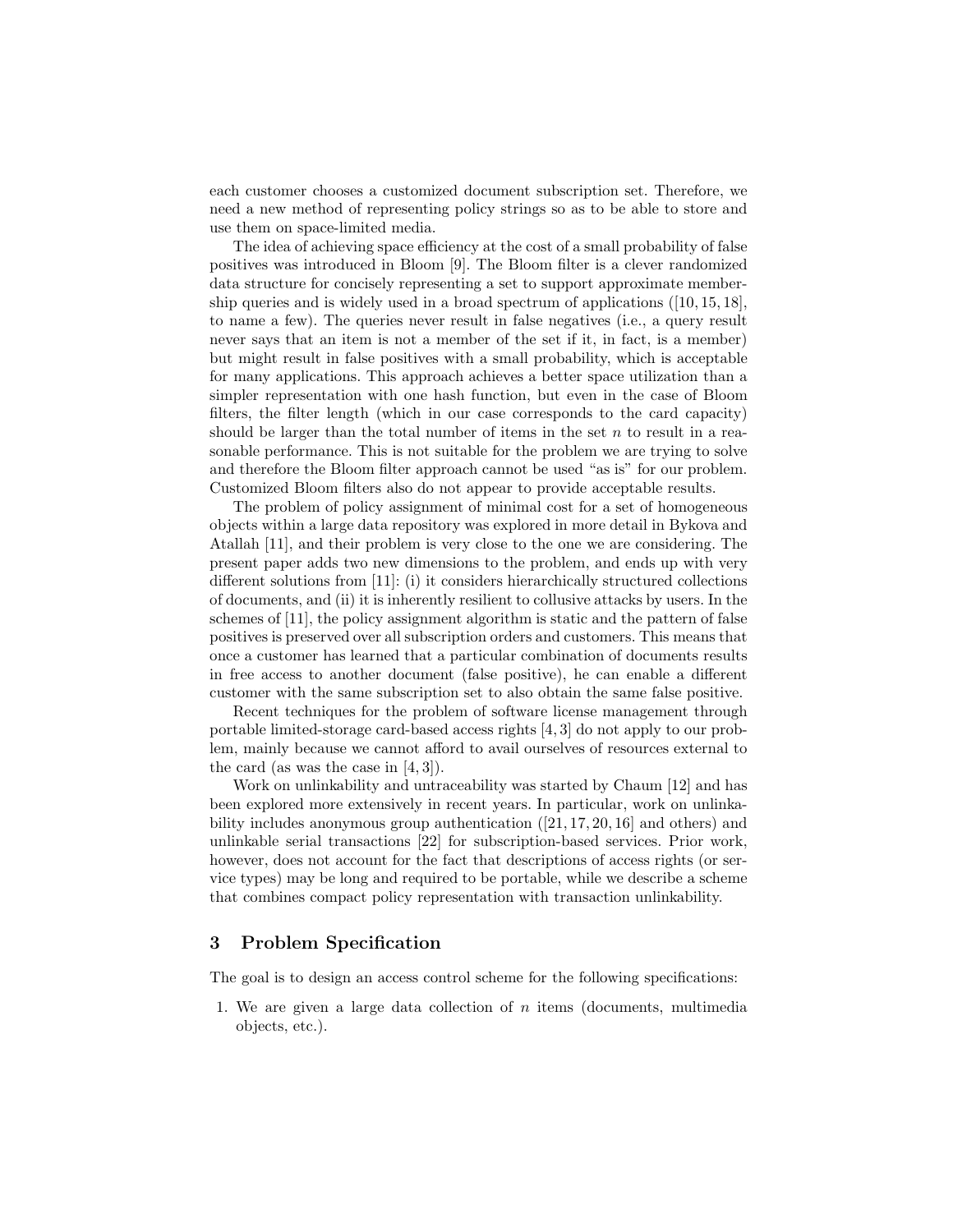- 2. A customer can request access to any subset of the items in the repository (m documents) and is charged according to the set of documents selected.
- 3. Access policy configuration is stored on a card of limited capacity of k cells, each cell having  $O(\log n)$  bits such that  $k \log n < n$  and  $k < m<sup>1</sup>$ .

Below are the properties that guide our design decisions and which we seek in any solution:

- 1. Low rate of false positives. One of our main goals is to design a scheme with a reasonably low rate of false positives meaning that, given a subscription order for  $m$  documents, the number of documents  $m'$  that the customer can unintentionally access for free is bounded by some suitably low value. The threshold could be defined as a function of  $m'$ ,  $m$ , and/or  $n$ , but in all cases must be tolerably low to the service provider.
- 2. Transaction untraceability. For customer privacy, transactions should not be linked back to the customer who is making a request to access a document.
- 3. Transaction unlinkability. To provide further customer privacy, two transactions by a single customer should not be linked together, thus making customer profiling impossible. This desired property does not allow us to permanently store complete customer orders at the service provider, and it is desirable that an order is processed by a separate entity (e.g., the data owner) and discarded after it has been processed.
- 4. Unforgeability. It should be impossible for an entity other than the legal service provider to issue cards that will allow access to the document repository. This means that all terminals that read smart cards will ask a smart card to present evidence of authenticity of the card (evidence that only the service provider can initially issue).
- 5. Unique policy representation. In order to lower damage caused by dishonest customers that collaborate to discover as many free documents (false positives) as possible, we would like our scheme to be resistant to such behavior. This requires not only that false positives depend on the subscription order but they uniquely differ from one request to another even when the set of requested documents stays unchanged over multiple orders. With such a scheme in place, no correlation between free documents in different orders is possible, and any gain to customers who collude is eliminated. All a dishonest customer can do is to try to discover for himself the free documents for his particular order, which, combined with some penalty mechanism, can be prohibitively inefficient for him to do.
- 6. No additional sources of information. All information needed to perform access control verification should be stored on the card itself. No other sources of additional storage may be required (such as storage space of a home workstation in case of software license management), as there is no single place where such information can be stored.

<sup>&</sup>lt;sup>1</sup> If  $k \geq m$ , the list of selected documents can be explicitly stored on the card.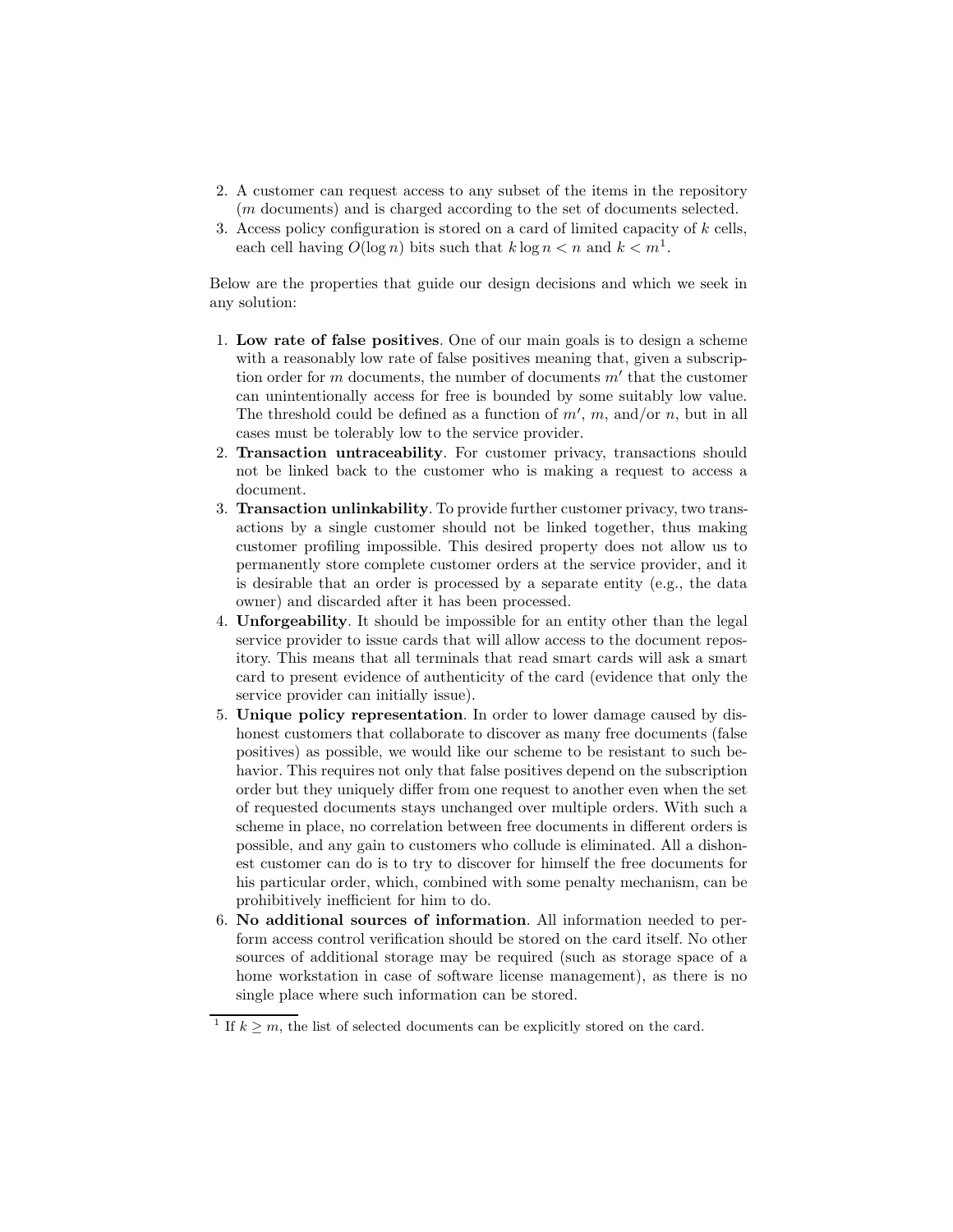- 7. Fast access verification. Policy enforcement and access verification should be performed in real time and thus expensive computations should be avoided.
- 8. In-house card generation. The card generation process should be relatively short. It might be performed on a powerful computer, but within a certain time limit. For example, a card can be generated while the customer is waiting in a line for the cashier at a bookstore.

A case can be made for relaxing this last constraint if there exists a scheme that requires an extended amount of time for card generation but is much more efficient and less costly (compared to other models that obey this constraint). In this case, a card is delivered to the customer when its processing completes (like an order at a pharmacy, that usually involves a wait).

9. Forward compatibility. An old card does not lose its validity as the repository grows.

# 4 Solution for Unstructured Data

We now present our approach for an unstructured collection of documents and provide its analysis. In what follows and in the rest of this paper we use to the term *order* to refer to a subscription order of  $m$  documents for which the customer pays and receives a card that permits access to those documents. We use the term request to refer to a request to access a document by a customer who already possesses a card and wishes to view a document.

Our solution consists of generating random permutations of documents included into an order until they are clustered in such a way that the cost (in terms of false positives) of storing the permuted documents on a smart card is below a certain threshold (defined later). After generating the subsequent permutation of the documents, we run the evaluation algorithm to compute the cost of the optimal solution for that particular set of permuted documents. If the cost is acceptable, the algorithm terminates and the solution is written to the card; and a new permutation is generated and tested otherwise. Information written on the card includes the data that can be used to reproduce the permutation, as well as a number of document intervals that indicate access to which documents should be granted. The intervals include all documents from the subscription order and as few additional documents (i.e., not from the original order) as possible. Consider an oversimplified example where the repository has a size of 10, our card can store 2 intervals, and we receive a customer subscription order for documents 1, 5, 7, and 9. Suppose that after permuting the documents we obtain set  $\{2, 3, 6, 8\}$ , so the best option in this case is to use intervals  $2-3$  and  $6-8$  for storing the set on the card. The cost of a solution is computed as the number of false positives (in the example above, the cost of the permutation is equal to 1).

Both the random permutation seed and the document intervals are a subject to the card's storage constraints. Since a smart card's capacity is  $O(k \log n)$ , we can use it to store  $O(k)$  numbers within the range  $\{1, \ldots, n\}$ , or k intervals. The permutation seed can be up to  $O(k \log n)$  bits long.

Every interval included in a solution can be either positive, i.e., specifies a range of documents to which access should be granted, or *negative*, i.e., specifies a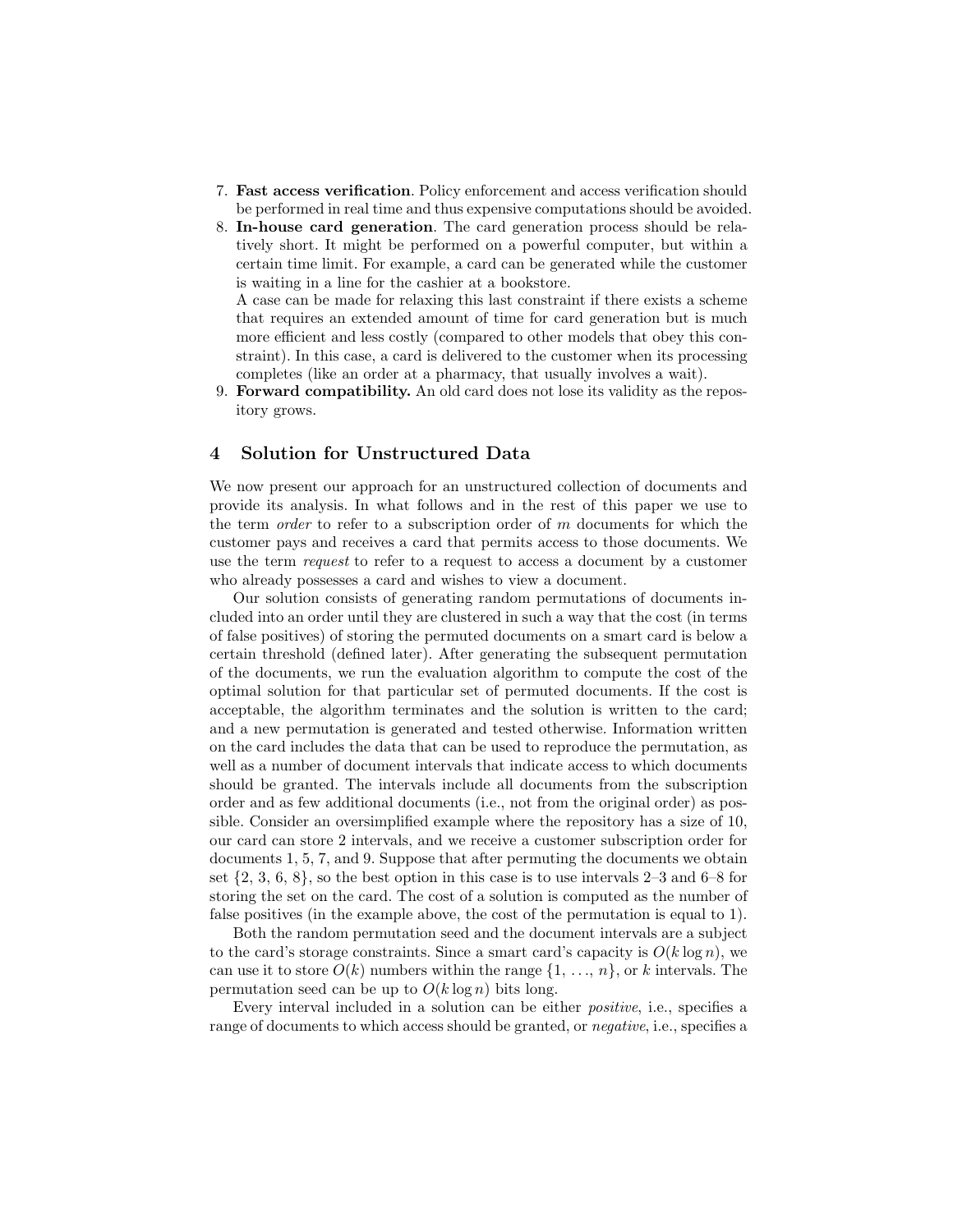range of documents to which access should be denied. In the case of unstructured data, negative ranges do not improve the result by decreasing the cost of a solution, as the lemma below shows (but, as we show later on, they are necessary for structured data).

**Lemma 1.** For unstructured data, for every solution of cost  $C$  expressed using both positive and negative ranges there is a solution of cost  $C'$  expressed using only positive ranges, such that  $C' \leq C$ .

**Proof** Omitted due to space limitations and can be found in [1].  $\Box$ 

In the rest of this section, we use  $r = \{r_1, \ldots, r_m\}$  to compactly represent a customer order of  $m$  documents. Each  $r_i$  uniquely identifies a single document in the repository (i.e., it is a number in the range  $\{1, \ldots, n\}$ ) and all  $r_i$ 's are sorted in increasing order such that  $r_i < r_{i+1}$  for  $1 \leq i < m$ . We first present an algorithm for producing a suitable encoding to be placed on a card (given in section 4.1). This is a high level algorithm that tries different solutions until the conditions corresponding to the policies are satisfied. It uses two additional algorithms as its subroutines: an algorithm to produce a permutation (discussed in section 4.3) and a linear-time algorithm to compute a cost of a permutation (given in section 4.2). We give asymptotic bounds of our solution and also discuss possibilities for generating a random permutation. Later in this section we explore this approach in terms of its economic feasibility (section 4.5), and the next section (section 5) provides an extension to it that covers structured data.

### 4.1 Algorithm for producing a solution

To find a suitable encoding for a customer order, we might have to try numerous permutations of n elements until one that satisfied certain criteria is found. These criteria can be expressed in terms of the cost of a solution (e.g., the number of false positives for the permutation produced falls below a certain threshold), in terms of a time interval during which a solution should be computed, or some other requirements. These rules are examined in more detail in section 4.5.

The algorithm we provide below takes a subscription order of  $m$  documents and a set of rules, which tell the algorithm to stop when they are satisfied. It runs until a suitable solution is found and returns an encoding to be stored on a smart card, which consists of a permutation seed  $s$  and  $k$  intervals that optimally represent the requested documents r.

**Input:** The repository size n, a customer order of m documents  $r = \{r_1, \ldots, r_m\}$ , and a set of stopping criteria  $\tau = {\tau_1, \ldots, \tau_t}.$ 

**Output:** A seed s for generating a permutation and  $k$  intervals to be stored on a smart card.

### Algorithm 1:

- 1. Seed the permutation algorithm with a random number s.
- 2. Permute the m documents to get  $p_i = \pi_s(r_i)$  for each document  $r_i \in r$ .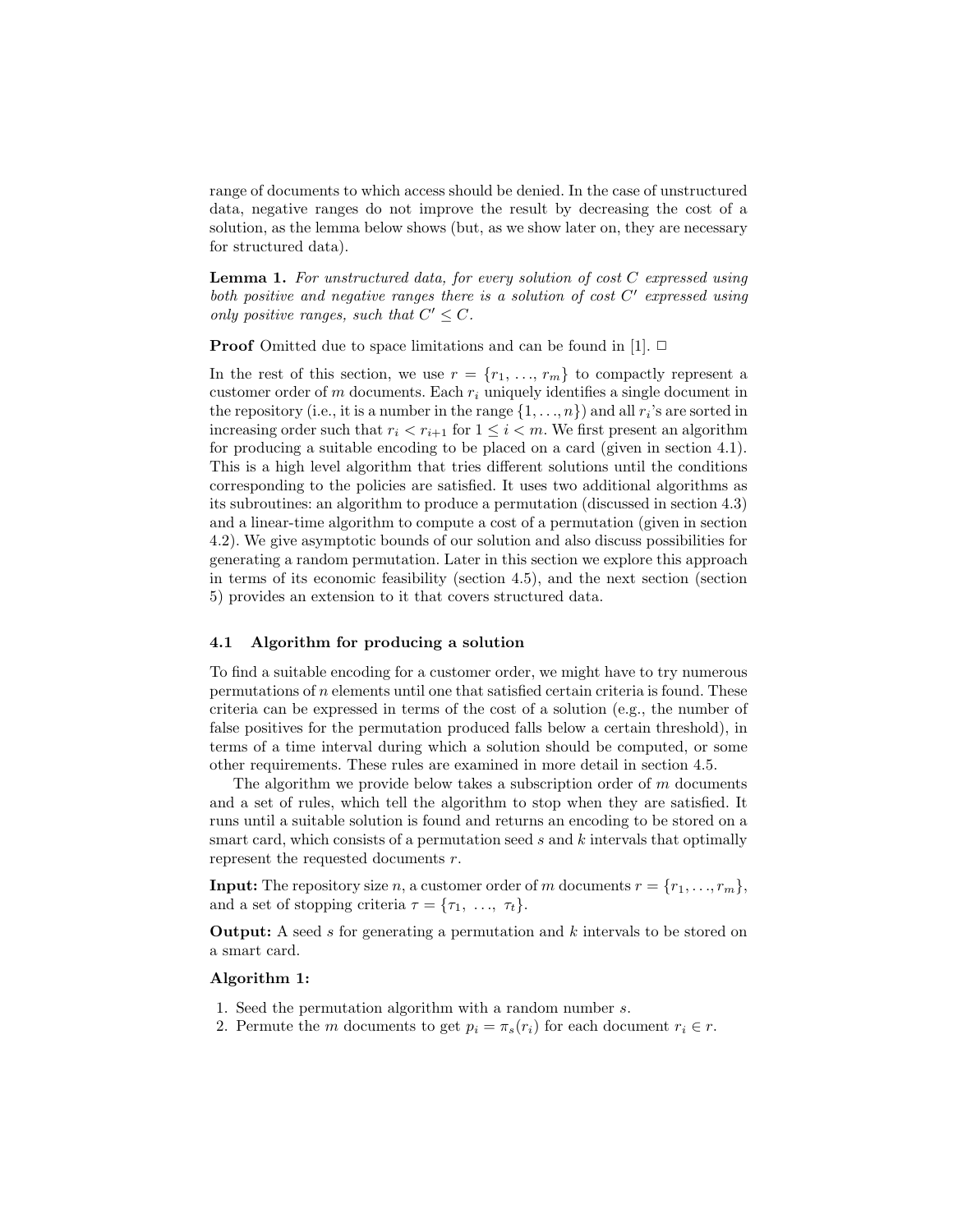- 3. Sort the  $p_i$ 's  $(O(m \log(m))$  time).
- 4. Run the evaluation algorithm to find the cost of the permutation  $(O(m))$ time, per section 4.2).
- 5. Apply the evaluation rules  $\tau$  to the result: if a sufficient subset  $\tau' \subseteq \tau$  of them,  $1 \le |\tau'| \le t$ , is satisfied, output the solution. Otherwise go to step (1).

The asymptotic bound of a single run of the algorithm depends on the choice of the permutation function (discussed in section 4.3). The total running time of the algorithm depends on the evaluation criteria and cannot be expressed as a function of the input parameters in the general case. The upper bound of the algorithm is  $O(n^k)$  loop invocations, but typical values are lower. This time is constrained by the space available for storing a random seed  $s$ : there are  $O(2^{k \cdot \log n}) = O(n^k)$  possible seed values that can be stored on the card.

### 4.2 Algorithm for computing the cost of a permutation

The algorithm given in this section corresponds to step 4 of Algorithm 1. As the input, it expects a set of  $m$  distinct permuted documents sorted in increasing order  $p = \{p_1, \ldots, p_m\}$  and computes k disjoint intervals of the minimal cost that include all of the  $p_i$ 's and as few other documents as possible. Our algorithm works by computing distances between the documents in the set  $p$  and excluding the largest  $k - 1$  of them, so that the overall cost of the covering is minimized.

**Input:** The repository size n and a sorted set of m elements  $p = \{p_1, \ldots, p_m\}$ .

**Output:** k disjoint intervals that contain all of the  $p_i$ 's and as few other elements as possible.

#### Algorithm 2:

- 1. Let x be the value of  $p_1, y$  the value of  $p_m$ . Compute  $c_1, \ldots, c_{m-1}$ , where  $c_i$ is the number of documents between the elements  $p_i$  and  $p_{i+1}$  not including either  $p_i$  or  $p_{i+1}$ . For example,  $c_1$  is computed as  $c_1 = p_2 - p_1 - 1$ .
- 2. In  $O(m)$  time select a  $(k-1)$ <sup>th</sup> largest among  $c_1, \ldots, c_{m-1}$  (say it is  $c_j$ ).
- 3. In  $O(m)$  time go through  $c_1, \ldots, c_{m-1}$  and choose  $k-2$  entries that are  $\geq c_j$ . Those entries and  $c_j$  correspond to the  $k-1$  "gaps" between the optimal k intervals, i.e., they define the optimal  $k$  intervals.

Note that the "cost" of the solution is  $C = c_1 + ... + c_{m-1}$  (sum of the largest  $k-1$   $c_i$ 's), which also proves the correctness of the algorithm because  $c_1 + \ldots + c_i$  $c_{m-1}$  is the number of documents between positions x and y other than the elements of  $p$ , and the best that can be done is by "excluding" the large  $c_i$ 's from the chosen intervals. It is also clear that the algorithm runs in  $O(m)$  time since every step  $(1)$ – $(3)$  runs in  $O(m)$  time.

The actual monetary damage caused by the false positives might not be linear in the number of false positives, but instead could be some other (possibly arbitrary) function specified by the service provider. In this case, however, the algorithm will still produce correct results, and the cost function itself can be incorporated into the set of stopping rules  $\tau$ , as we explain in section 4.5.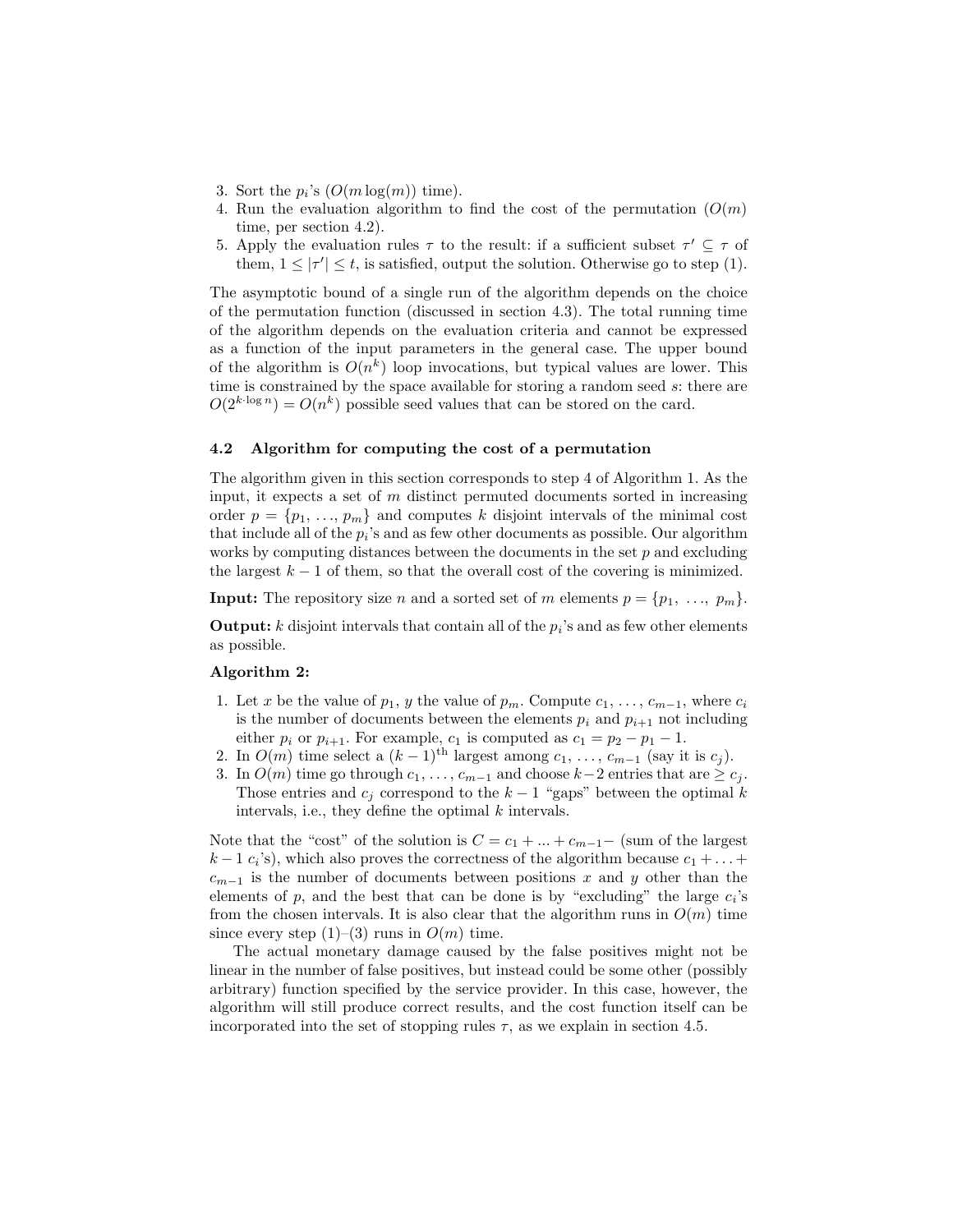### 4.3 Algorithms for producing a permutation

There are several well-known methods for computing random permutations. Any method that has the following properties should be suitable for our approach:

- The permutation can be specified by a seed, i.e., given a seed value, the permutation could be reproduced from it. Recall that the set of storable seeds does not "access" all possible permutations of  $n$  elements, but only a random subset of  $O(n^k)$  of these permutations<sup>2</sup>. This turns out to be enough in practical situations (cf. discussion in section 4.5).
- The algorithm allows concurrent computing of a mapping for a single element. It is then not necessary to compute the permutation mappings for  $O(n)$  documents of the data collection at the access verification time just to obtain one of them that we are interested in. We can also directly compute the mappings for the m documents included in the order during card creation time without having to generate all of the n mappings.

For discussion and an example of a permutation algorithm satisfying these requirements (omitted from this paper due to space constraints) see [1].

#### 4.4 Card Operation

The algorithms presented above describe card generation, but they imply a corresponding operational use of the card, which we sketch here. We assume that the card is tamper-resistant, so that the unforgeability constraint is satisfied; techniques for achieving tamper-resistance can be found in the literature and are beyond the scope of this paper. Also, the card must authenticate itself, e.g., by sharing secret keys with the server (a secret key is not unique to a card) and/or using other known means of low-computation anonymous authentication suitable for smart cards. Policy enforcement by using the policy encoding placed on a card is performed as follows. Given a document index  $i$ , access to which is being requested from the server, and a card that stores a permutation seed s and  $k$  intervals, the verification process takes the following steps:

- The card computes a permuted value of i as  $p_i = \pi_s(i)$ .
- The card searches its k intervals for  $p_i$  to determine whether  $p_i$  is covered by one of them. Since we can sort all intervals before storing them on the card, this step can be done in  $O(\log k)$  time using binary search.
- $-$  If  $p_i$  is covered by one of the k intervals, the card requests the document i from the server. Otherwise, it notifies the user about access denial.

One can see from the above that the untraceability and unlinkability constraints of our design (goals (2) and (3) in section 3) are satisfied: Each card anonymously authenticates itself and does not send any information to server that might happen to be unique and used to link two transactions together. The card also does not require any additional sources of information to enforce proper access control (goal (6)) and uses an efficient method for such enforcement (goal (7)).

<sup>&</sup>lt;sup>2</sup> In cases where a sequence of random numbers is needed by the permutation algorithm, the seed can be used to initialize a pseudo-random number generator.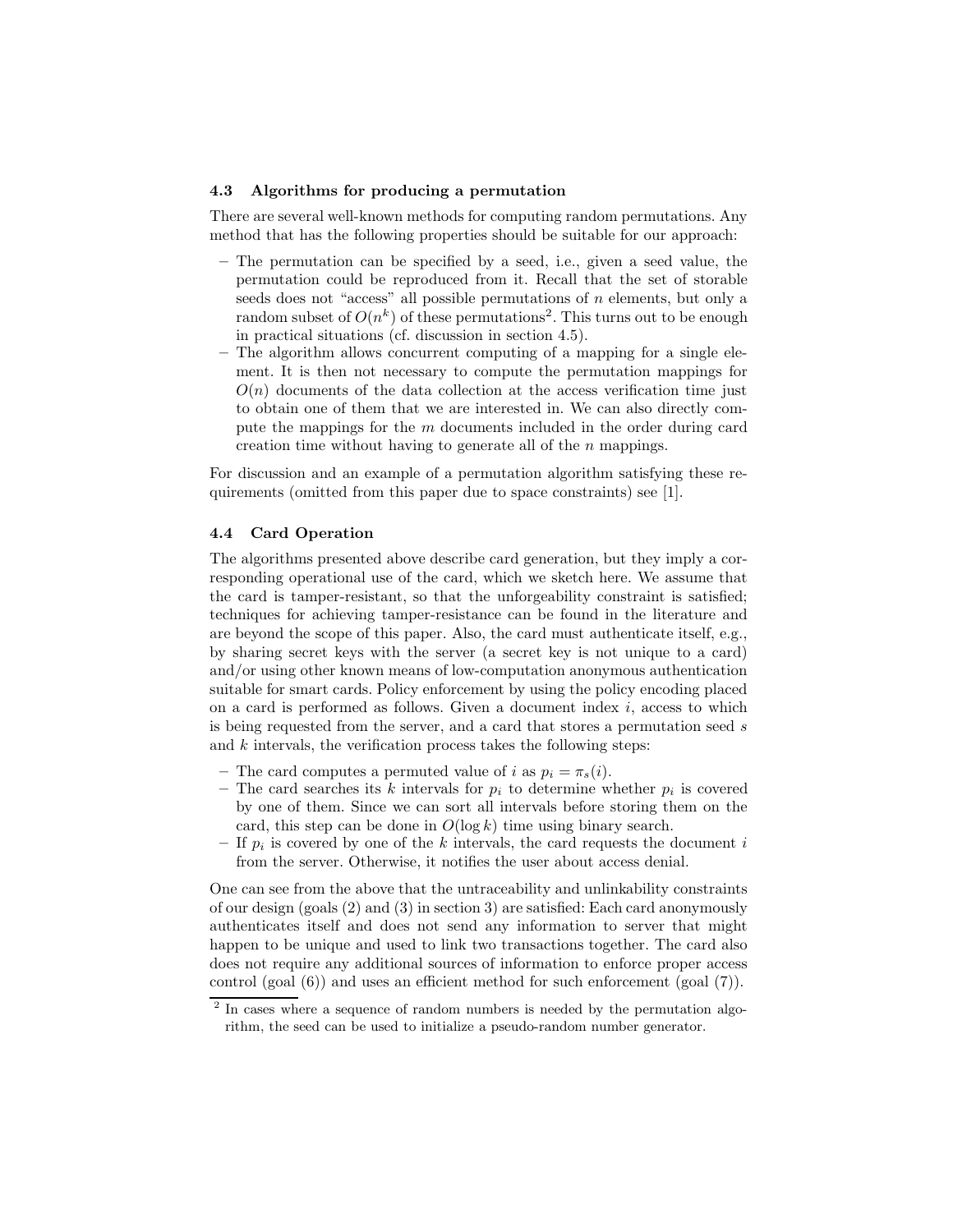#### 4.5 Economic Analysis

This section analyzes the practicability of the scheme described above. We explore the possibility of using the scheme under different settings, and examine what policies a service provider might specify in order to use the model as efficiently as possible. We also make the "stopping criteria" mentioned in the previous section that govern permutation selection process more precise.

Values of interest As input, we are given the size of data repository  $n$  and the number of documents in a customer order  $m^3$ . Other parameters of use for determining what an acceptable cost is are:

- $c_{card}(m)$  price a customer pays for an order of m documents, which can be a possibly arbitrary function of the documents that comprise the order.
- $t(m)$  maximum number of requests to documents access to which was denied. Each card can count the number of attempts to view documents that were denied. When a customer requests a document not bound to the card, not only is the access denied, but also the permitted limit of unsuccessful requests is decremented. After  $t$  such attempts, the count reaches zero and the card is self-invalidated (i.e., the policy here is " $t$  strikes and you are out"). This is to prevent customers from probing their cards for false positives, e.g., by trying all documents in the data repository. With this mechanism in place, each customer should be informed about  $t$  at the time of purchasing the card and should be given an explicit list of the documents included into his order.
- $m'(n, m)$  number of documents that come for free with a card (i.e., the "false positives"). This value is computed as a by-product of Algorithm 2, and implicitly reflects the card's capacity k.
- $n'(n, m)$  number of documents in which an attacker is interested (other than the m he ordered). This value is useful in measuring the attacker's economic gain in case of discovering free accesses to documents. In the worst case, any free document can be valuable to the attacker. In the best case, the attacker has zero interest in anything outside the m documents he ordered.

Policy alternatives Each service provider deploying this approach might have one or more varying criteria that define an acceptable "false positives" cost of a card. Below we list policies that can be used during card generation to govern execution of Algorithm 1:

1. Threshold for the number of false positives  $m'$  a card contains. This policy might dictate that the absolute value of the number itself is constrained (e.g.,  $f(m') \leq m'_{max}$ ), or its ratio to the number of documents in

<sup>&</sup>lt;sup>3</sup> In reality, we have the entire order  $r = \{r_1, \ldots, r_m\}$  as an input parameter. For simplicity of presentation we assume that the cost of each document is the same and m can be treated as a sufficient representation of the set. Similar analysis can be carried out when document prices differ from one to another. Then each derived value that takes  $m$  as a parameter can be computed as a function of the set  $r$  itself.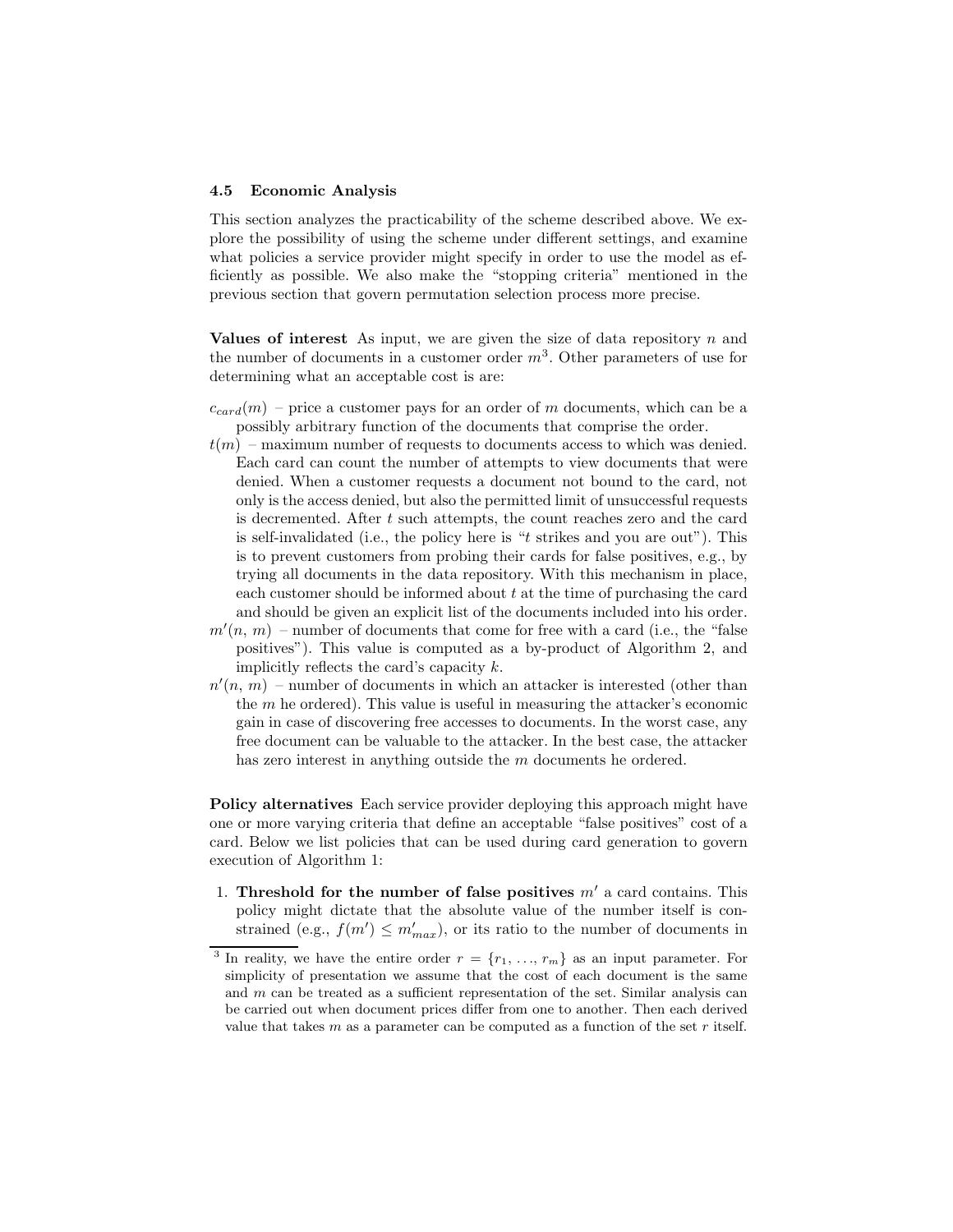the repository or to the number of documents in the order is constrained by some threshold (e.g.,  $f\left(\frac{g(m')}{h(n)}\right)$  $\left(\frac{g(m')}{h(n)}\right) \leq m'_{max}$  or  $f\left(\frac{g(m')}{h(m)}\right)$  $\left(\frac{g(m')}{h(m)}\right) \leq m'_{max}$ , where  $f(x)$ ,  $g(x)$  and  $h(x)$  are arbitrary functions of argument x). We may consider a policy that lists several conditions but requires satisfying a subset of them.

2. Constraints on the gain from cheating. In this type of policies, we perform analysis of cheating in terms of the attacker's loss vs. his gain after attempting to access  $t'$  out of the  $n - m$  documents not included in his order. Suppose that  $t' > t$ . The expected gain from the attack in this case is the difference between the cost of the documents acquired for free from the list of  $n'$  documents of interest, and the cost of losing the card due to this behavior. The gain is then computed as the probability of successfully getting a free access to a document multiplied by the document cost, while the loss is computed as the probability of losing the card multiplied by the cost of the card:

$$
E(gain) \simeq t' \cdot \frac{c(m')}{n-m} \cdot \frac{n'}{n-m} - c_{card} \cdot Q \simeq \frac{t'c(m')n'}{(n-m)^2} - c_{card} \sum_{t''=t}^{t'} {t' \choose t''} q^{t''} p^{t'-t''}
$$

where  $c(m')$  is the cost of having access to  $m'$  documents computed according to some pricing function. Here  $p = \frac{m'}{n-m}$  specifies the probability of not being caught, while  $q = 1 - p$  is the probability of begin caught.

Similarly, we can compute the expected gain when the number of unauthorized attempts is kept below the maximum, i.e.,  $t' \leq t$ . In this case, the expected gain is computed based on the probability of getting free access, and there is no loss for the attacker:

$$
E(gain) \simeq t' \cdot \frac{c(m')}{n-m} \cdot \frac{n'}{n-m} \tag{1}
$$

In the worst-case scenario, the attacker might be interested in and benefit from any document acquired for free, i.e.,  $n' = n - m$ , and we can also assume that  $t' \simeq t$ , to maximize the gain. Then equation (1) becomes:

$$
E(gain) \simeq t \cdot \frac{c(m')}{n-m}
$$

To keep the attacker's gain low, we might constrain the value by some threshold. Equation (2) gives such a constraint where the coefficient  $\alpha$  plays the role of a threshold value that keeps the card's loss within a specified bound.

$$
\frac{t \cdot c(m')}{n-m} \le \alpha \cdot c_{card} \tag{2}
$$

3. Timeout. Under some policies, the card creation process might have to be carried within a certain period of time. Then if no suitable permutation is found during that interval, the best permutation tried so far is used.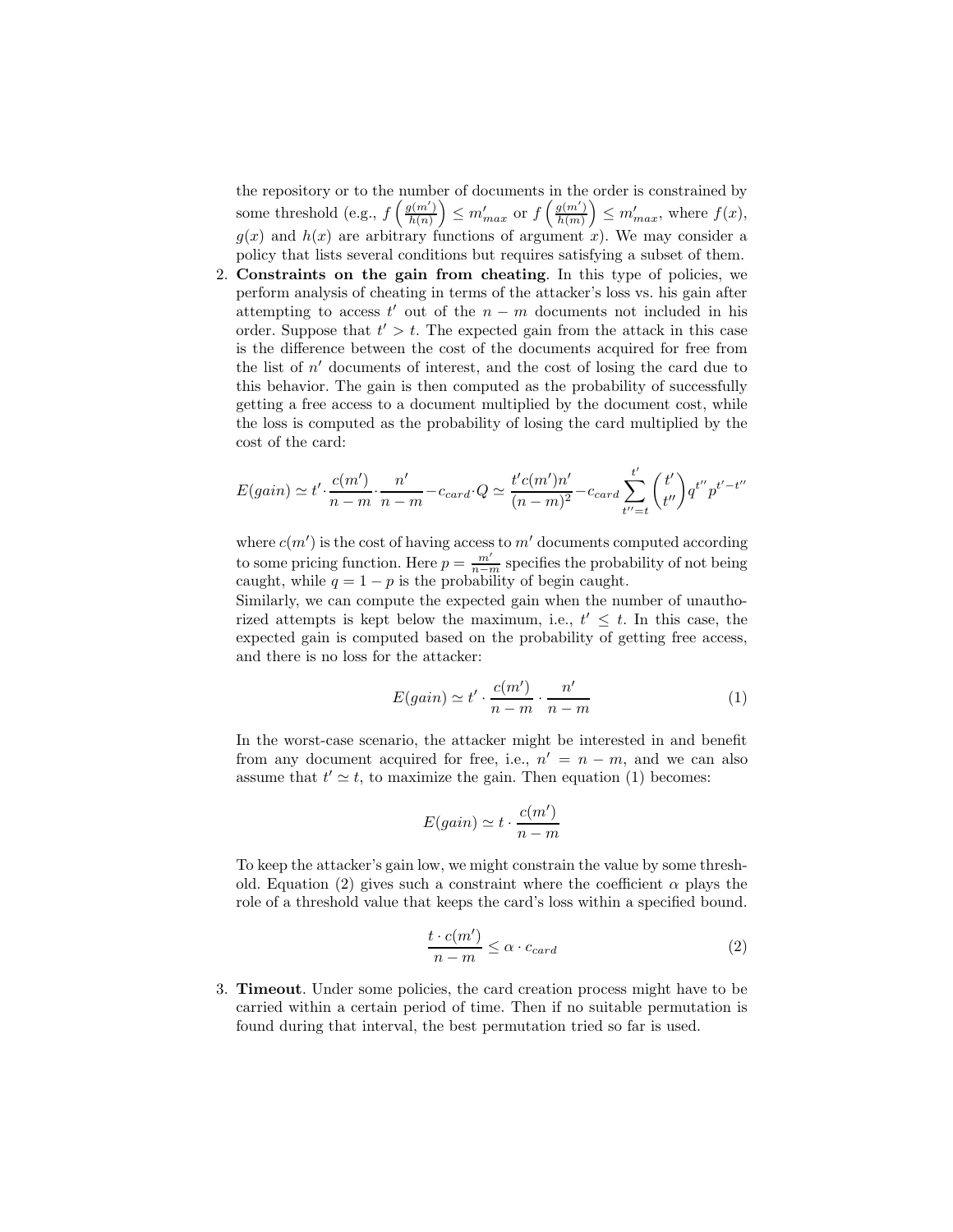Based on the policies listed above, we create a set of stopping criteria by possibly combining two or more conditions in such a way that the card produced always satisfies the card issuer. A sample policy that we provide in [1] and which is omitted here shows that our model can accommodate a wide range of reasonable policies without requiring lengthy and heavy computations for card creation.

#### 4.6 Analysis of the approach

Our proposed solution is compliant with the desired design properties and minimizes the total number of false positives bound to a card. More precisely, the design of our scheme ensures that goals (2)–(7) listed in section 3 are met. Goal (9) is achieved by using unique policy representations that "capture" the state of the repository at the time of card generation and are self-contained. As we add more documents to the repository, the old cards can still be used, for instance, to reproduce permutations of the documents from the previous state of the repository and provide access to the documents from customer subscriptions.

Our permutation approach also guarantees a low rate of false positives (goal (1)), especially if this constraint is a part of the algorithm's termination criteria. Depending on the policies enforced by the service provider, the scheme can be evaluated on its time requirements, i.e., how long, on average, it might take to generate a card. Thus, it might or might not comply with goal (8). If the service provider employs a policy that includes a timeout, then in-house card generation is always achievable. If, on the other hand, he places more weight on minimizing the number of false positives, then this constraint might be relaxed.

## 5 Structured Data

This section explores the possibility of extending our approach to structured data such as trees. In many data repositories documents are stored in hierarchies, which makes it possible to utilize the repository structure and reduce the number of false positives in the solution computed.

### 5.1 Tree structure

Suppose we are given a tree of  $n$  documents and a subscription order of  $m$  documents. The card's capacity is still  $O(k \log n)$  bits or  $O(k)$  records, but in this case each record, in addition to two numbers that specify a range, might contain some other information. We consider both positive and negative ranges for encoding documents on a card. We also consider two different types of placements: When a positive or negative assignment is placed on a node  $v$ , it can either affect the entire subtree rooted at  $v$  – we denote this case as *recursive* – or affect only the node on which the assignment is placed – we denote this assignment as local. The case where a depth parameter can be stored at  $v$ , so as to limit the depth of the subtree included, will be considered later in this section (such a depth parameter limits the depth of the nodes influenced by that range, so that nodes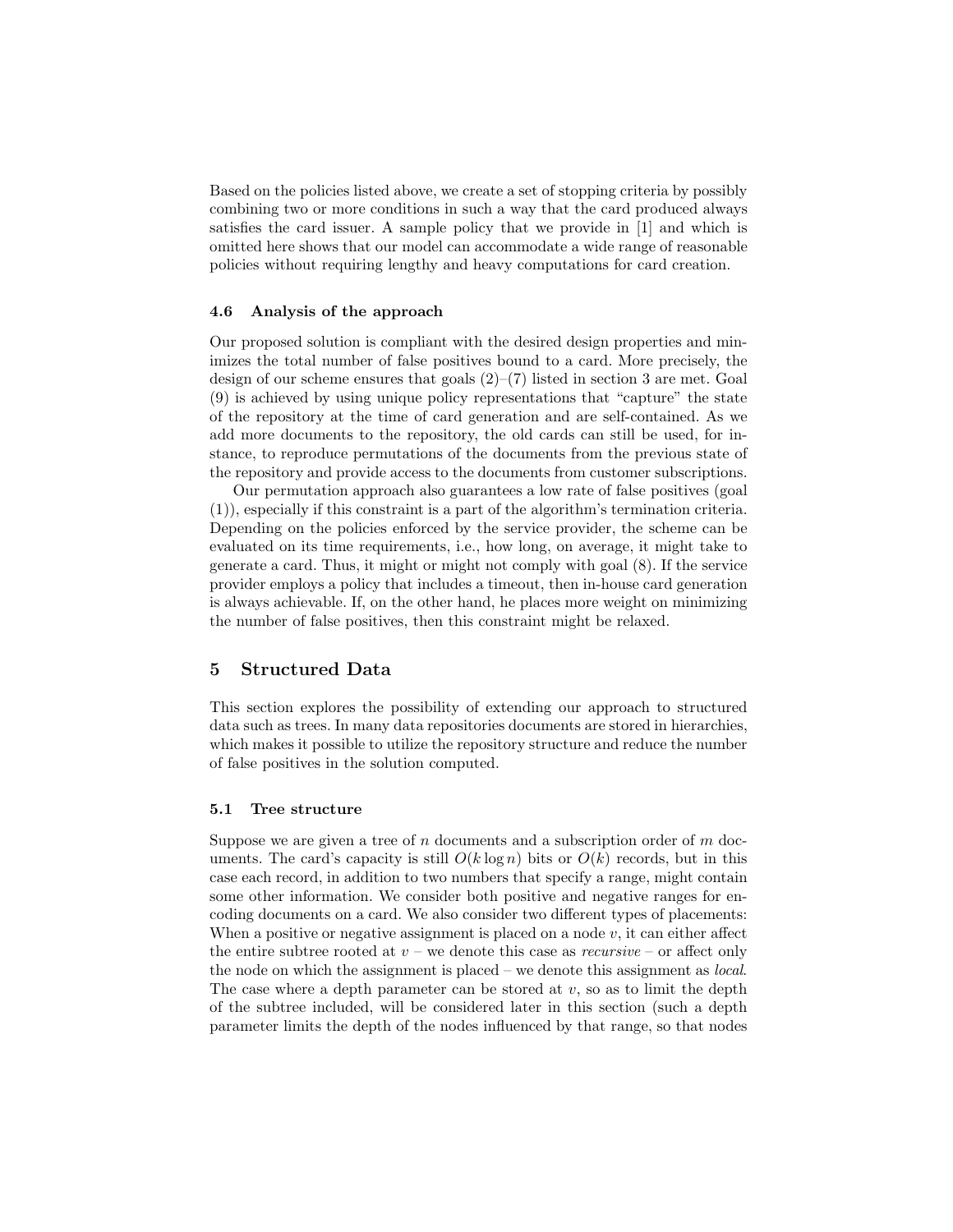that are farther than that depth below  $v$  are not affected). When two ranges overlap, the more specific  $(=$  lower in the tree) wins. Finally, the word "cost" in the rest of this section is used as "cost of the false positives" (not the dollar cost paid by the customer).

Throughout our algorithm, we use the following notations. For each node  $v$ , a cost of the subtree rooted at  $v$  can be computed in two different contexts: positive and negative. If a node  $v$  is evaluated in the positive context (the cost is denoted by  $C^+(v)$ , this means that a positive range has been specified at its parent or above the parent in the tree. In this case, if no new range is placed at  $v$  or below, the entire subtree will be included in the final solution. In this context, only negative ranges placed at  $v$  or below have effect. Similarly, if a node v is evaluated in the negative context (the cost is denoted by  $C^-(v)$ ), then it means that a negative range has been specified at its parent or above, and by default the entire subtree will be excluded from the solution. If no context has been specified, we start in the negative context and assume that no nodes are included in the solution unless explicitly specified.

As with any dynamic programming approach, the cost of an optimal solution at any given node  $v$  needs to be calculated for a number of cases that differ in the number of encoding slots available. Thus, we use  $C^+(v, j)$  and  $C^-(v, j)$  to mean the cost of encoding the tree rooted at  $v$  in positive and negative contexts, respectively, with j storage slots available, where  $0 \leq j \leq k$ .

Here we provide an algorithm for binary trees, which can naturally be extended to work for more general t-ary trees with  $t \geq 2$ . When working with binary trees, we typically use nodes u and w as child nodes of v. In order to compute a cost of a subtree rooted at node  $v$ , we need to consider two cases: computation of  $C^+(v, j)$  and  $C^-(v, j)$ , which we describe subsequently. Let us consider non-leaf nodes first and then proceed with leaves of the tree. Time complexity of the algorithm for both binary and arbitrary  $t$ -ary trees is given later in this section.

### Non-leaf nodes

- **Case of**  $C^+(v, j)$ : When the cost is computed in the positive context, we need to consider three different cases.
	- **Case 1:** No record is placed at v. Then  $C^+(v, j)$  is computed as:

$$
C^+(v, j) = \min\{C^+(u, i) + C^+(w, j - i) + c_1 | 0 \le i \le j\},\,
$$

- where  $c_1$  is 1 if v is not in the order, and 0 otherwise.
- **Case 2:** A negative recursive record is placed at  $v$ . This case cannot happen if  $v$  is included in the order. We compute the value as:

 $C^+(v, j) = \min\{C^-(u, i) + C^-(w, j - i - 1)| 0 \le i \le j - 1\}$ **Case 3:** A negative local record is placed at  $v$ . This case also cannot happen

if v is included in the order. To compute  $C^+(v, j)$ , we use:

 $C^+(v, j) = \min\{C^+(u, i) + C^+(w, j - i - 1)| 0 \le i \le j - 1\}$ 

After computing all of the values above,  $C^+(v, j)$  is assigned the minimum of the three values.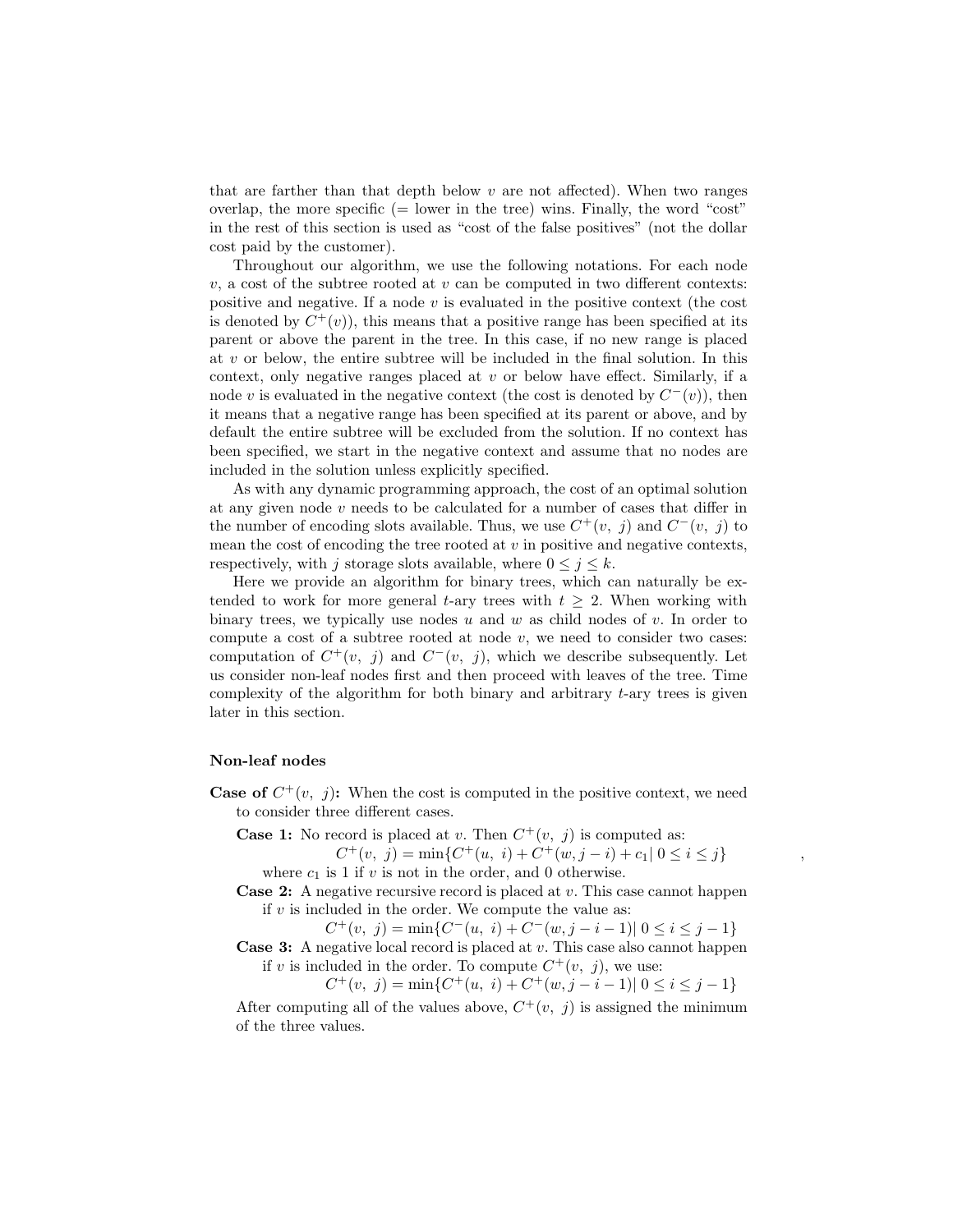**Case of**  $C^-(v, j)$ : For the negative context there are also three possible cases.

**Case 1:** No record is placed at v. This case cannot happen if v is included in the order. The formula for computing  $C^-(v, j)$  is as follows:

 $C^-(v, j) = \min\{C^-(u, i) + C^-(w, j - i) | 0 \le i \le j\}$ 

- **Case 2:** A positive recursive record is placed at v. In the formula below,  $c_1$ is set to  $1$  if  $v$  was not included in the order, and it is  $0$  otherwise:
	- $C^-(v, j) = \min\{C^+(u, i) + C^+(w, j i 1) + c_1 | 0 \le i \le j\}$
- Case 3: A positive local record is placed at v. This case normally does not happen when v is not in the order. To compute  $C^-(v, j)$ , we use:

 $C^-(v, j) = \min\{C^+(u, i) + C^+(w, j - i - 1) + c_1|0 \le i \le j\}$ Analogously to the previous case,  $C^-(v, j)$  receives the value of the minimum of the three values computed in these cases.

### Leaf nodes

- **Case of**  $C^+(v, j)$ : If  $j > 0$  and v is not in the order, then we can exclude the node from the solution by placing a negative record at it. In this case, the cost  $C^+(v, j)$  is 0. Otherwise, no record can be placed at the node; the cost  $C^+(v, j)$  is 0 if v is included in the order, and 1 otherwise.
- **Case of**  $C^-(v, j)$ : If  $j = 0$  and v is included in the order, then  $C^-(v, j)$  should be set to  $+\infty$  to prevent this configuration from being chosen, as it does not satisfy the algorithm's requirements. In all other cases,  $C^-(v, j)$  is 0.

Complexity analysis To compute the cost of an order, we use the above rules to compute  $C^-(root, k)$ . Every documents i included in the order is taken into account at the time of computing the cost of the subtree rooted at node  $i$ . For a tree of n documents and card's capacity of k slots, this algorithm runs in  $O(n \cdot k^2)$ time for binary trees. For arbitrary t-ary trees the algorithm gives  $O(n \cdot k^t)$  time.

An extension to records of variable depth Let  $h$  be the height of the tree. The dynamic programming approach we have can be extended to include all possible heights for each node v. This means that when we compute a cost of a subtree  $C^+(v, j)$  or  $C^-(v, j)$ , we now can specify the depth of the record placed at  $v$ , which can vary from 1 to the height of the subtree rooted at  $v$ . In this case, there is no need to distinguish between local and recursive nodes any more, as they are replaced by a single record in which the desired depth is specified. We do not include the algorithm's details in the paper due to space considerations.

For a t-ary tree, this modification implies a factor of  $h$  (but not  $h<sup>t</sup>$ ) because any record placed at the parent covers one child's subtree at same depth as for another child's subtree. Thus, this adds an extra  $h$  to the time complexity.

Note Currently, the tree algorithm is static because no permutation for the tree structure is used. To make this scheme viable, more research needs to be done to make each solution unique by means other than permutation, e.g., false positives are randomized for each order but are kept below a certain threshold.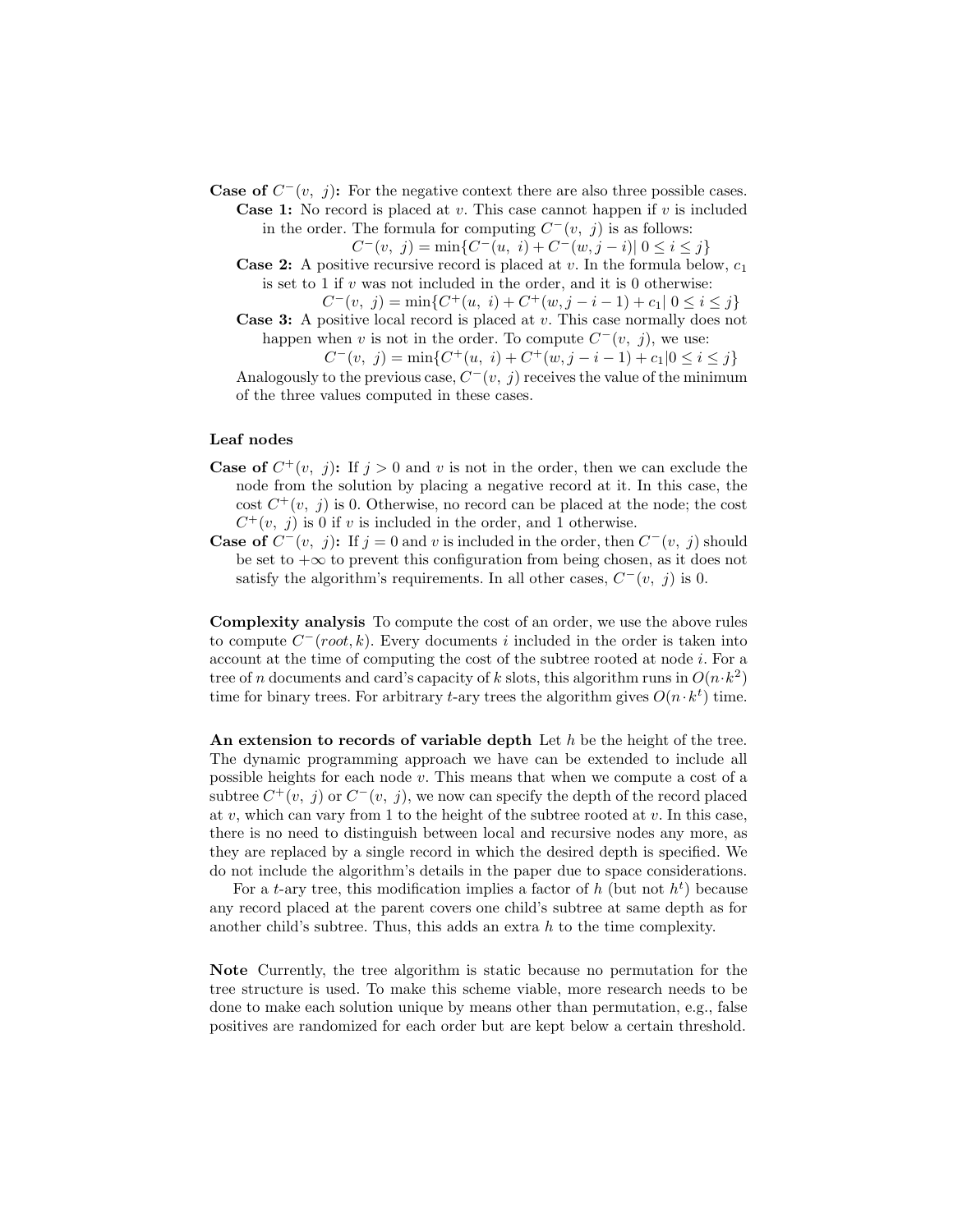# 6 Conclusions and Future Work

In this work we presented a problem of fine-grained document access control under space restrictions. Our solution preserves customer anonymity, uses efficient algorithms to perform access control, and at the same time minimizes loss caused by policy compression. We gave a full-grown solution for unstructured data and provided a method for evaluating the cost of a solution for hierarchically structured repositories. Future directions include providing more thorough (possibly empirical) analysis of our scheme and building a solid framework for hierarchical data.

This work can be extended to cover other types of structured data. In particular, grids can be of practical interest in the context of Geographic Information Systems (GIS) subscriptions where land is partitioned into cells of a standard size. A customer can subscribe to a cell and receive information about temperature, humidity, precipitation, and other meteorological data relevant to the area. Each subscriber selects cells of his interest and pays to get access to a customized area of his choice. Access control is enforced through the use of cheap cards of limited capacity. An algorithm to compute the optimal cost of a subscription in this case will model geometric algorithms for approximate representation of a polygon. A difference from the standard approximation methods here is that the requested area must be included entirely in the card, while the number of other cells stored on the card should be minimized.

# Acknowledgments

We would like to thank anonymous reviewers for their valuable comments.

# References

- 1. M. Atallah and M. Bykova. "Portable and Flexible Document Access Control Mechanisms," CERIAS Technical Report TR 2004–24, Purdue University, Jun. 2004.
- 2. M. Atallah, K. Frikken, C. Black, S. Overstreet, and P. Bhatia. "Digital Rights Management," Practical Handbook of Internet Computing, Munindar Singh (Ed.), CRC Press, 2004.
- 3. M. Atallah and J. Li. "Enhanced Smart-card based License Management," IEEE International Conference on E-Commerce (CEC), Jun. 2003, pp. 111–119.
- 4. T. Aura and D. Gollmann. "Software license management with smart cards," USENIX Workshop on Smart Card Technology, USENIX Association, May 1999.
- 5. E. Bertino, B. Carminati, E. Ferrari, B. Thuraisingham, and A. Gupta. "Selective and Authentic Third-party Distribution of XML Documents," Working Paper, Sloan School of Management, MIT, 2002, http://papers.ssrn.com/sol3/papers.cfm?abstract id=299935.
- 6. E. Bertino, S. Castano, and E. Ferrari. "On Specifying Security Policies for Web Documents with an XML-based Language," ACM Symposium on Access Control Models and Technologies (SACMAT'01), May 2001.